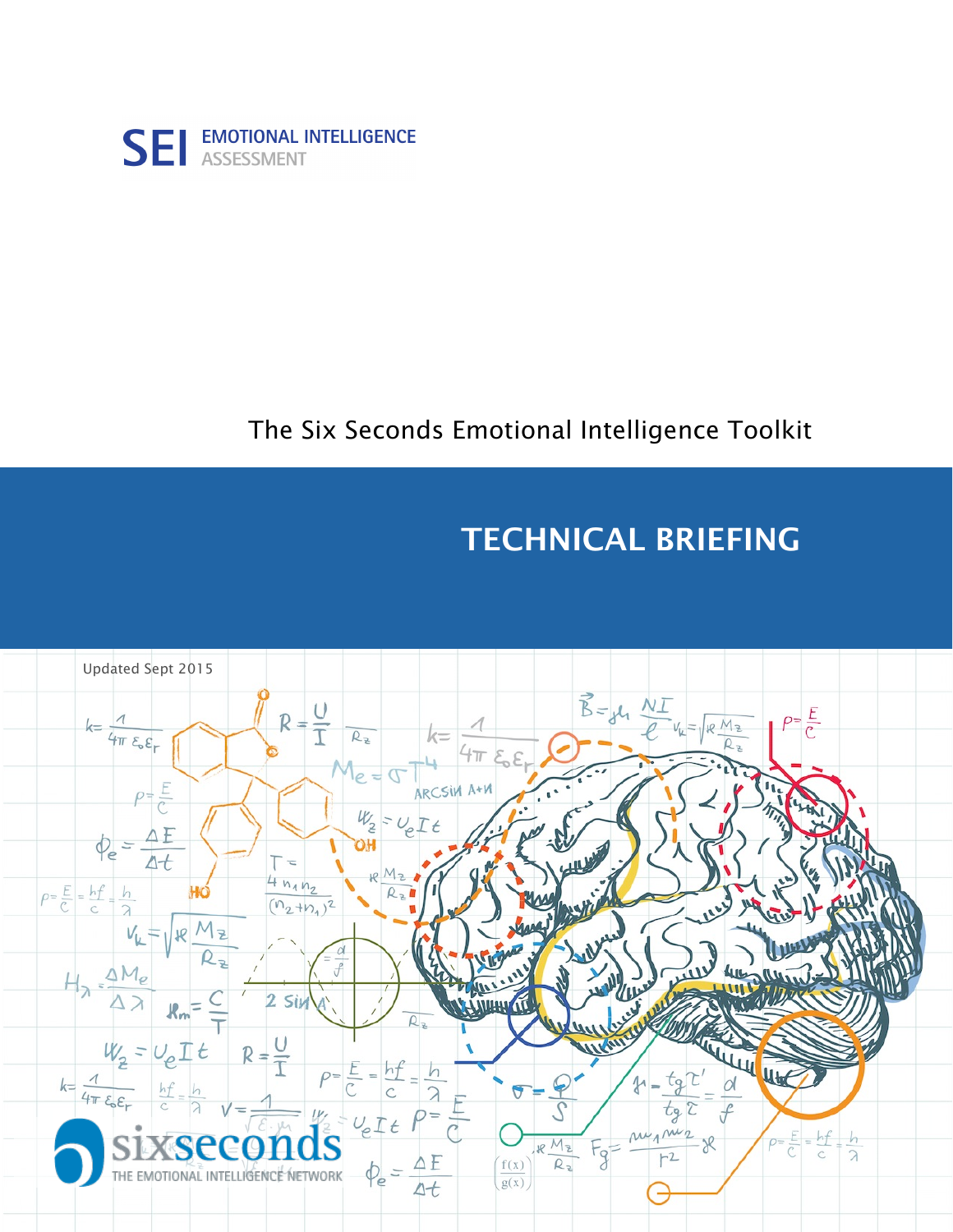## INTRODUCTION

The Six Seconds Emotional Intelligence Assessments (SEI™) are effective measures that help people develop and apply emotional intelligence. First published starting in 2005, the tools focus on using EQ to create positive change.

### Key Facts:

- Three validated assessment tools based on the Six Seconds Model.
- Over 75,000 users from 50+ countries, including organizations such as FedEx, the US Navy, Dubai Holdings, and Maybank, plus schools and nonprofits around the world.
- 15+ languages and norms.

## The toolkit includes:

SEI: Self-assessment validated for ages 18 and up. **EMOTIONAL INTELLIGENCE** Available reports:

- Brain Brief Profile BBP introduction EQ, how emotion and cognition work together.
- Brain Talent Profile BTP "top talents" from among 18 key capabilities.
- Brain Discovery Profile BDP insight to key strengths and challenges.
- EQ Dashboard 1-page summary of a group's EQ capabilities and talents Strengths Report – introduction to top 3 EQ competencies
- Development Report DR in-depth review of emotional intelligence competencies
- Leadership Report LR in-depth review of emotional intelligence competencies in a workplace context, linked to key performance outcomes
- Leader's Development Guide LDG sequel to the Leadership Report with specific, customized recommendations for improving EQ
- Group Report GR overview of the group's competencies
- Comparison Group Report CGR statistical data about groups or a group over time

**SEI 360 EMOTIONAL INTELLIGENCE** SEI360: Multi-rater assessment providing feedback from the individual and unlimited groups of "raters" providing their perspective. Group 360° report available.

SEI-YV: Self-assessment validated for ages 7-18. Group Report and Comparison Group Report plus YV-Brain Brief, Brain Talent, and Dashboard Profiles.

**SEI YV** EMOTIONAL INTELLIGENCE

Six Seconds SEI Technical Briefing Page 2

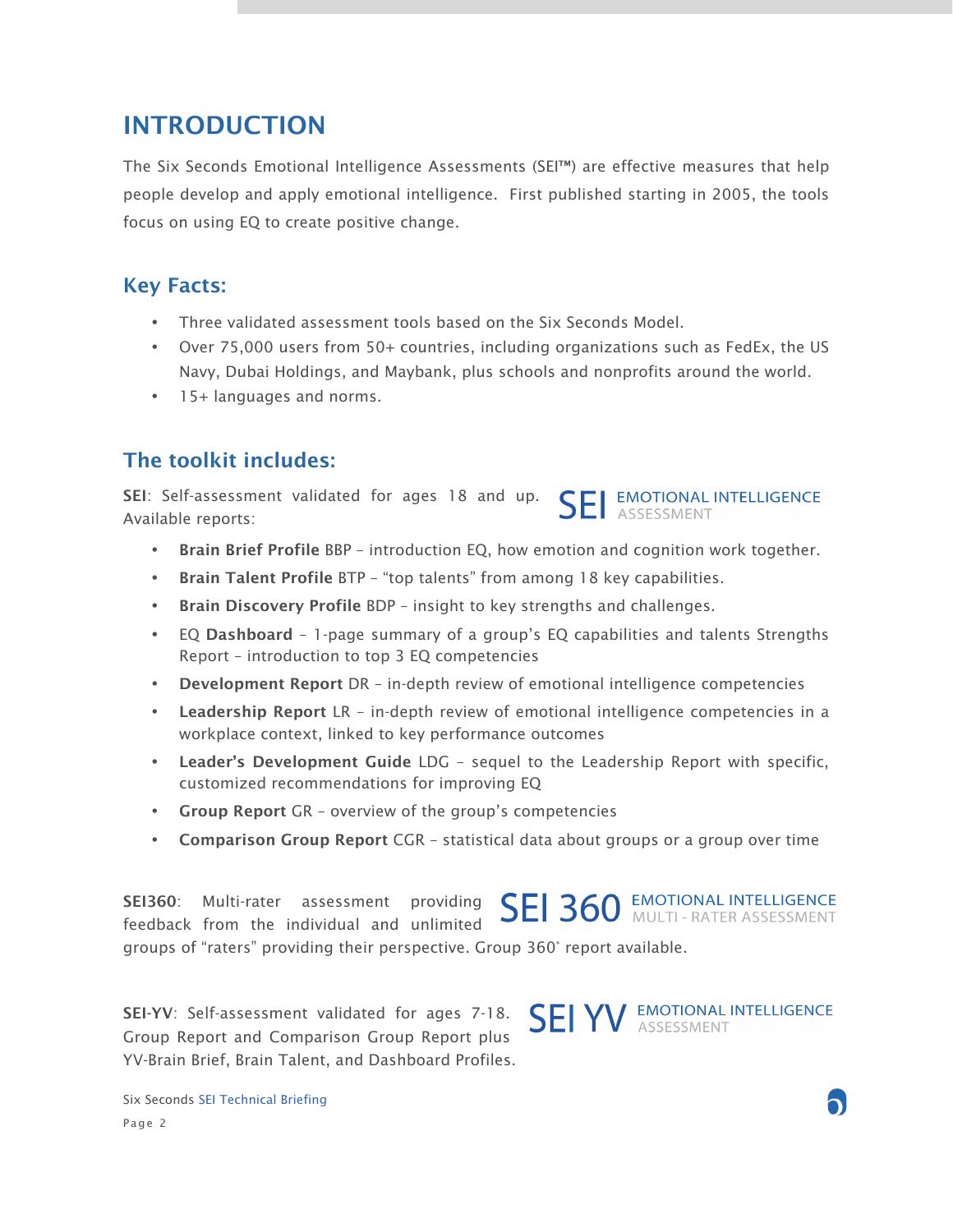## The Six Seconds Model

All of the SEI tools are structured on this model, a process framework for putting emotional intelligence into action. The model includes 3 macro areas ("Pursuits") and 8 specific competencies:

| <b>Pursuit</b>            | Competency                                    | <b>Definition</b>                                                                         |
|---------------------------|-----------------------------------------------|-------------------------------------------------------------------------------------------|
| <b>Know</b><br>Yourself   | <b>Enhance Emotional</b><br>Literacy          | Accurately identifying and interpreting both simple and<br>compound feelings.             |
|                           | <b>Recognize Patterns</b>                     | Acknowledging frequently recurring reactions and behaviors.                               |
| <b>Choose</b><br>Yourself | <b>Apply Consequential</b><br><b>Thinking</b> | Evaluating the costs and benefits of your choices                                         |
|                           | <b>Navigate Emotions</b>                      | Assessing, harnessing, and transforming emotions as a<br>strategic resource.              |
|                           | <b>Engage Intrinsic</b><br><b>Motivation</b>  | Gaining energy from personal values & commitments vs. being<br>driven by external forces. |
|                           | <b>Exercise Optimism</b>                      | Taking a proactive perspective of hope and possibility.                                   |
| Give<br>Yourself          | Increase Empathy                              | Recognizing and appropriately responding to others' emotions.                             |
|                           | <b>Pursue Noble Goals</b>                     | Connecting your daily choices with your overarching sense of<br>purpose.                  |

## SEI-AV (Adult Version)

#### Measures

The SEI measures the eight competencies of emotional intelligence plus four performance outcomes: Effectiveness, Relationships, Quality of Life, and Wellbeing. Regression analysis shows EQ scores predict 50-60% of the variation in these outcomes.

#### Audience & Applications

SEI is designed for adults from ages 18 and up. Typical uses include learning and development, coaching, selection, and metrics for strategic planning / culture shaping.

#### Validity

SEI has undergone three rounds of validation testing and has been used in several significant research studies. The current norm group exceeds 75,000 individuals. Descriptive statistics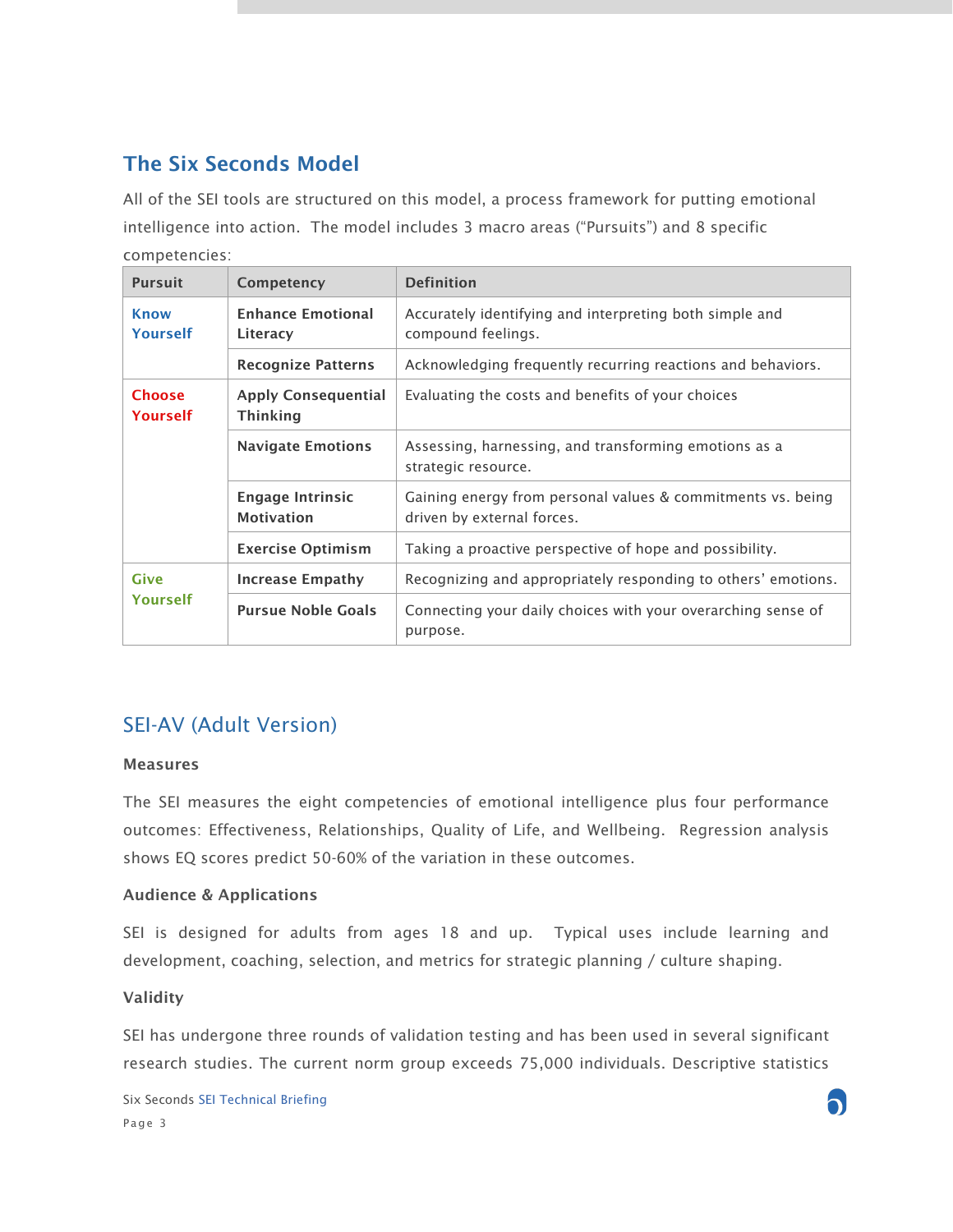based on the norm group of the SEI-AV, EQ components and Outcomes of Performance comply well with validation guidelines. The SEI-AV is validated through Factorial Analysis; the eight EQ components render fair construct validity. Good concurrent validity is demonstrated by the EQ components that explain 55% of the Outcomes in a regression model. Cronbach's coefficient alpha ranges from 0.63-0.81 based on a small number of items per EQ component, indicating satisfactory reliability.

Survey statements are randomly ordered so as not to be leading in responses to a five-point, interval (Likert) scale, which enhances accuracy in assessment. The SEI-AV reports on three built-in validity indicators associated with survey completion, namely Positive Impression, Answer Style and Incoherence.

#### Additional Details

The SEI is scored online; the interface is compatible with all current web browsers as well as iPad 3+ tablets.

The questionnaire and selected reports are in several languages, e.g., Arabic, Australian, Chinese, English (US and UK), French, German, Indonesian, Italian, Japanese, Lithuanian, Macedonian, Portuguese, Spanish (CO and SP).

The tool authors are Joshua Freedman, Massimiliano Ghini, Lorenzo Fariselli, and Anabel Jensen.

#### SEI-360

#### Measures

SEI360 provides feedback on the same factors as the SEI, but with a focus on "Emotional Performance" (how EQ is being used) rather than competence.

#### Audience & Applications

SEI360 is designed for adults. It is typically used in learning and development programs as well as leadership coaching.

#### Validity

SEI360 provides normative data through "performance targets" based on analysis of over 5,000 questionnaires. The scales show good interscale correlation. As a 360 feedback tool, rather than a psychometric assessment, the SEI360 provides un-normed scores.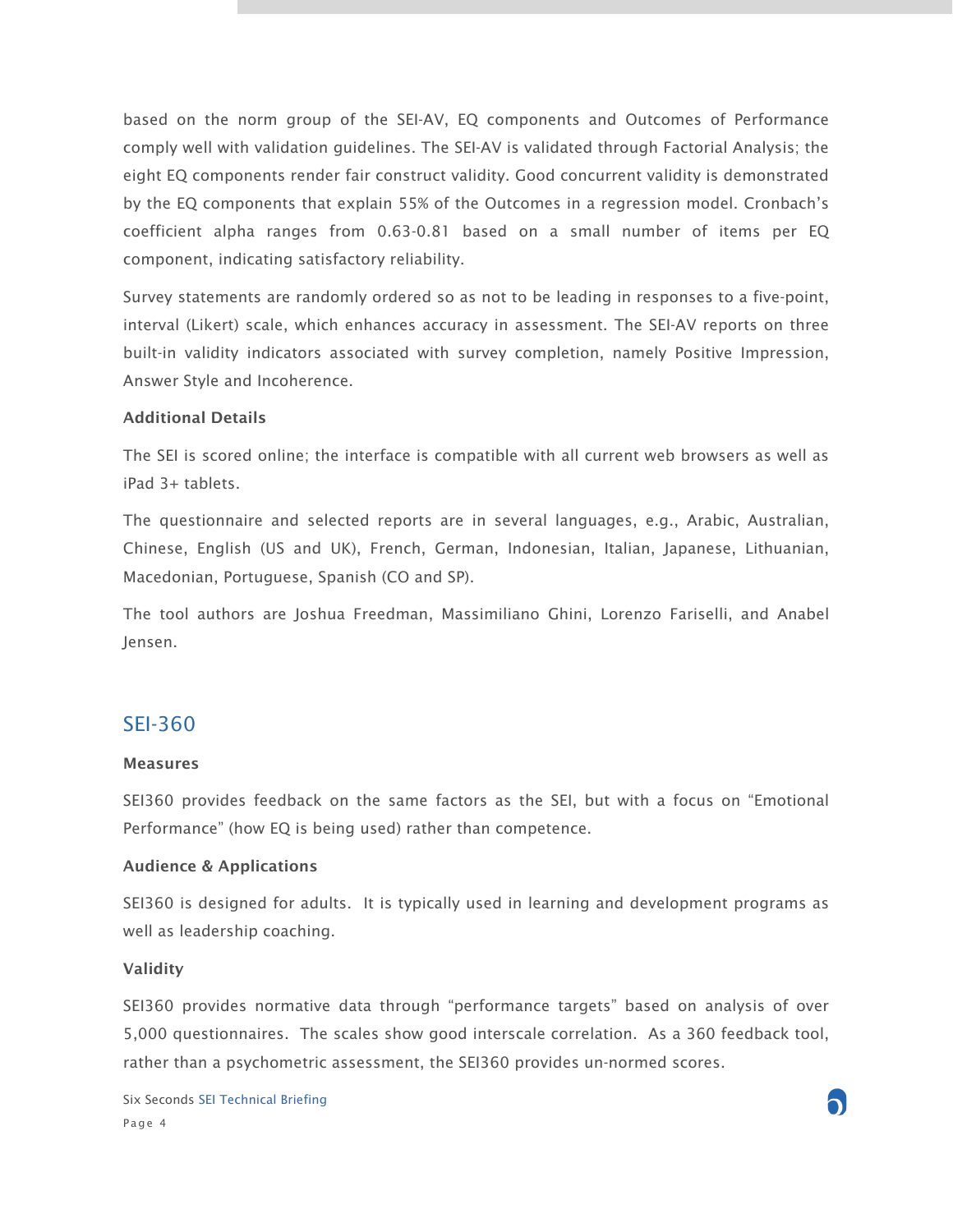#### Additional Details

The SEI360 is administered online and is compatible with all current web browsers. The questionnaire and report is available in English, Italian, Japanese, Portuguese (BZ and PT).

#### SEIYV (Youth Version)

#### Measures

The SEI-YV measures the eight competencies of emotional intelligence plus five "life barometers" including good health, relationship quality, life satisfaction, personal achievement, and self-efficacy.

#### Audience & Applications

SEI-YV is designed for youth from ages 7-18 and up. Typical uses include learning programs in schools, counseling, coaching, and assessing whole-school social-emotional learning. For younger children, a "Perspective" SEI-YV can completed by an adult about the child.

#### Validity

Specifically, standardized scores against a large, internationally composite youth population of size 5,693 provide practitioners with a suitable baseline for comparison. The SEI-YV developed successfully through earlier Versions 1.0 and 2.0, stabilizing at its present refined Version 2.1. Statistical analysis of ongoing data collection over time will ensure that the SEI-YV remains actual, fair and unbiased towards diverse youth populations.

Survey statements are randomly ordered so as not to be leading in responses to a five-point, interval (Likert) scale, which enhances accuracy in assessment. The SEI-YV reports on four built-in validity indicators associated with survey completion, namely the youth's general frame of mind, number of missing items, positive impression, and response inconsistency.

Descriptive statistics based on the norm group of the SEI-YV EQ components and Life Barometers comply well with validation guidelines. The SEI-YV is largely uni-factorial; the eight EQ components render fair construct validity by together accounting for 39.92% of the common variance in SEI-YV factor structure. Good concurrent validity is demonstrated by the EQ components that explain 58.19% of the Life Barometers in a regression model. Cronbach's coefficient alpha ranges from 0.63-0.78 based on a small number of items per EQ component, indicating satisfactory reliability. In one pre-post study ( $n = 16$ ) where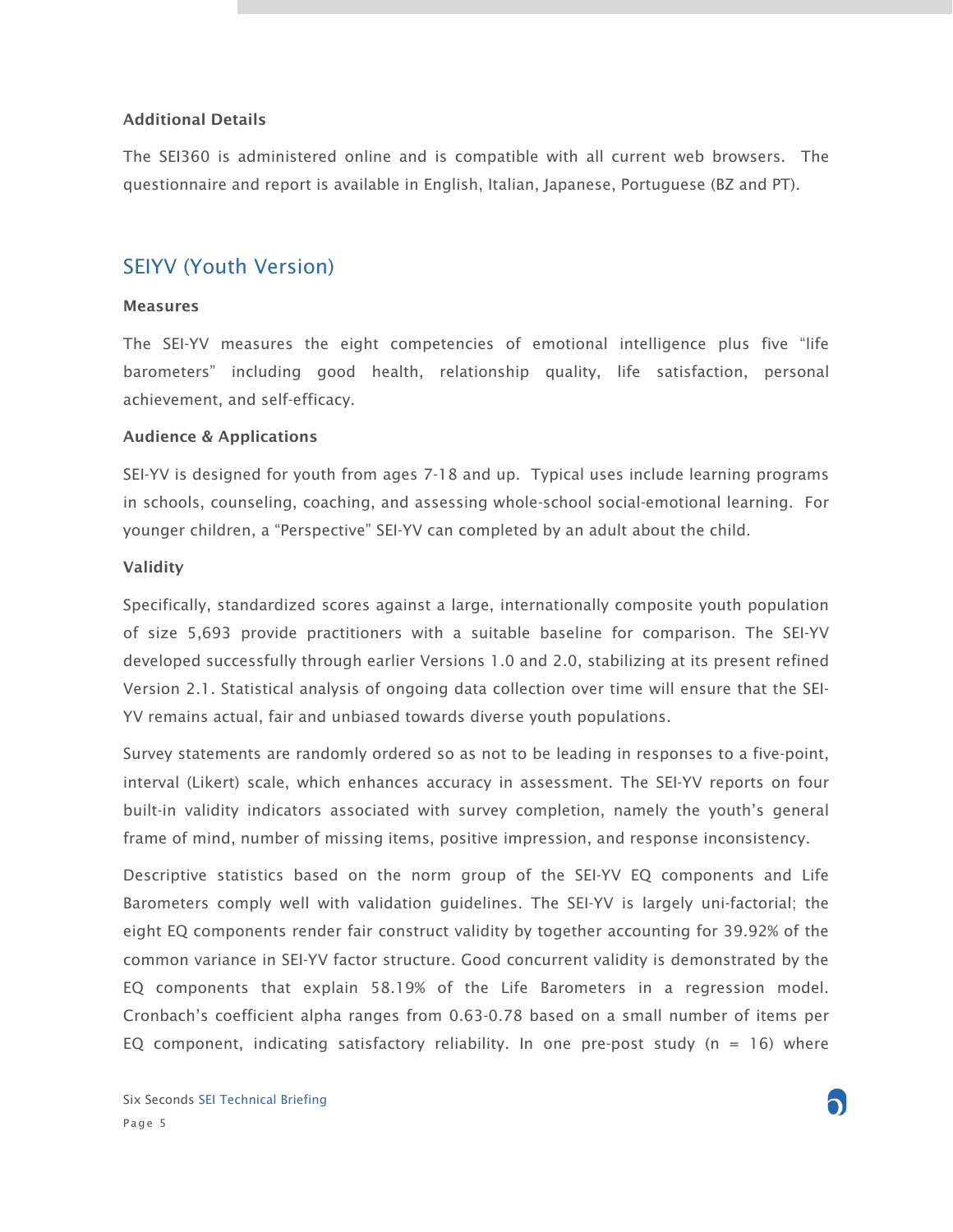special-needs adolescents were double-assessed using the SEI- PYV by two independent counselors, high correlation was found at 0.86 and 0.80 respectively.

#### Additional Details

The SEI is scored online; the interface is compatible with all current web browsers as well as iPad 3+ tablets.

The questionnaire is currently available in English, Italian, Urdu and Afrikaans.

Dr. Anabel Jensen, president of Six Seconds partnered with Dr. Carina Fiedeldey-Van Dijk, president of ePsy Consultancy and research psychologist with expertise in the development and validation of psychometric assessments.

#### Research

The SEI tools are used in numerous studies, and the publisher provides grants to support additional effective research.

For more information, see www.6seconds.org/tools/sei/research

#### Resources

A full TECHNICAL MANUAL is available for both the SEI and SEI-YV. Certification is required to administer these assessments, except the "Profiles."

In addition to certification training to administer the tools, Six Seconds publishes a wide range of materials aligned with the SEI Toolset. A few examples:

- EQ Certification In depth training on the Six Seconds Model
- Coaching EQ Certification in depth training on the SEI tools and coaching methods
- Self-Science a process for developing emotional intelligence for children
- EQ for Families workshops to teach EQ skills to parents and caregivers
- Developing Human Performance curriculum for managers
- At the Heart of Leadership this book explains the role of EQ in leading people, and how it can be applied.
- EQ from the Inside Out this book explains why EQ is important to individuals and how it can be improved.

More information is available from www.6seconds.org